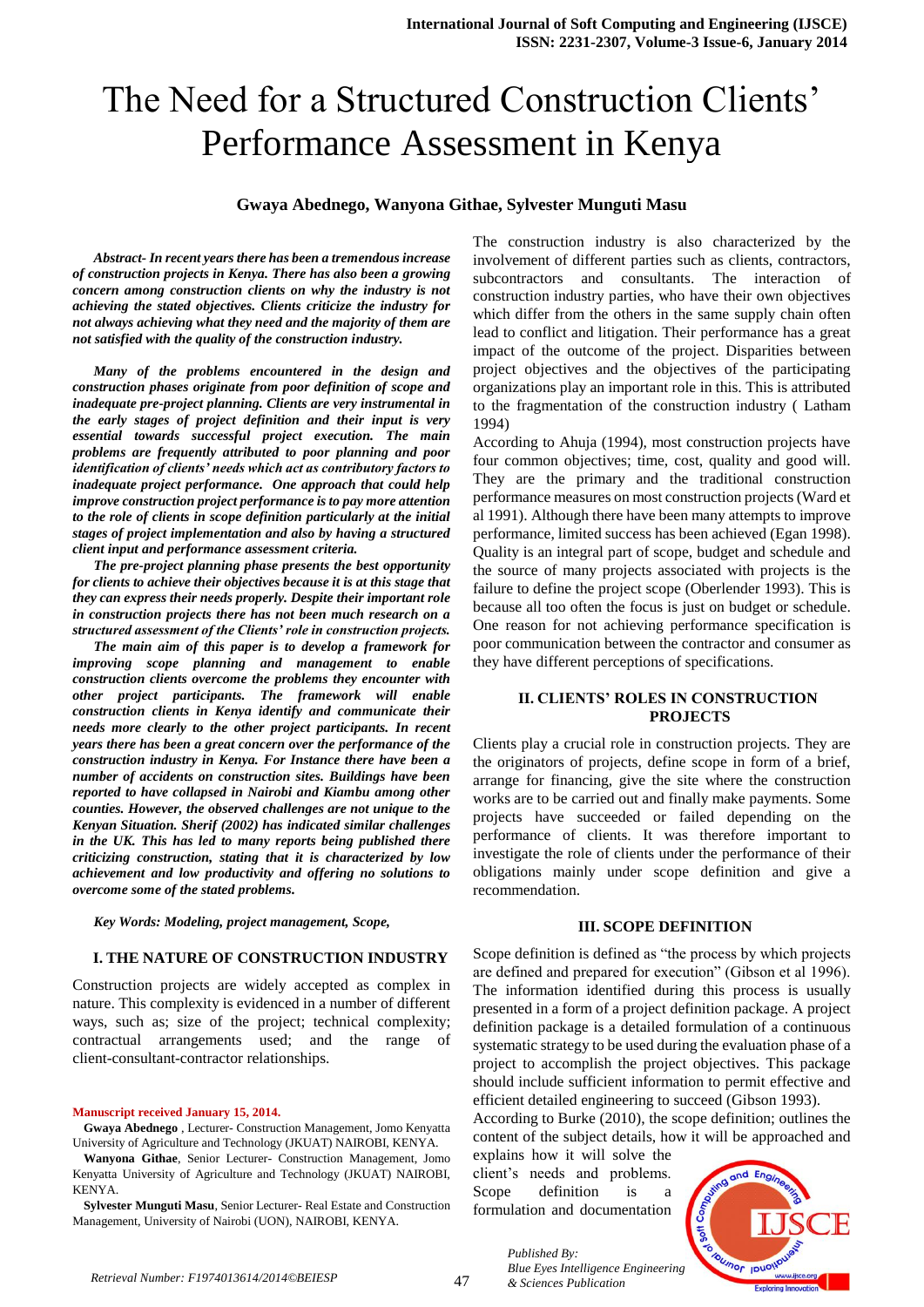of the methods and resources an owner of a company can use to perform pre-project planning. It comprises the following:-

- Statement of need
- Outline of known alternatives
- Defined schedule for pre-project planning
- Defined pre-project planning resources in detail
- Defined information available and needs
- Contract strategy
- Defined deliverables
- Defined tasks for minimizing risks
- Define responsibilities for pre-project planning team members

# **A. Scope Definition And Success**

The review of literature concerning scope definition revealed that the quality of scope definition is closely related to the success of a project. The scope definition developed during the early stage of a project has a significant effect on schedule and cost features at completion (Gibson and Griffith 1997). Gibson and Dumont (1996) reported in their study that the lack of scope definition is the most problematic cause of rework and lower productivity as well as delay to project being completed on time. Proper scope definition is a critical factor that contributes to project success (Sherif, 2002).

One of the reasons behind incomplete scope is that time pressure generated by the market often requires construction to commence before design is complete. Gibson and Dumont (1996) support this view in which companies wish to reduce design and construction time which often results a poorly defined scope. Turner (1993) gave an example of using fast-track approach technique to complete projects faster and as a result produce risks. The reason for risk is that the design is not complete when construction begins which consequently leads to design changes and cost overruns.

# **B. Previous Attempts To Define Scope Definition**

The importance of scope definition has led to many attempts to identify the factors critical of scope definition. The first attempt was performed by John Hackney in the mid 1960's and the second was by the Rand Corporation in the early 1980's.

## **John Hackney Definition Rating Index**

John Hackney published the first definition rating index checklist (Gibson and Dumont 1996). This was a tool designed to quantify the degree of scope definition for industrial projects. He classified the items for a good scope definition under six main items. In his view, the most important item in the project definition package that if well defined; should minimize the potential cost overrun of a project. Hackney (1992) classified the items of the scope definition under six major items namely;

- General project basis
- Process design status
- Site information
- Engineering design status
- Detailed design
- Field performance status

The checklist of John Hackney was developed in such a way that items are assigned maximum weights in his checklist. The weights represent the relative ability of an item to affect the degree of uncertainty in the project estimate scores for each item. For example, complete definition is given a score zero

and the scores increase up to the maximum possible weight as the level of definition decreases. The second was the Project Definition Rating Index by Rand Corporation as discussed hereunder.

# **C. Project Definition Rating Index (PDRI)**

The previous section described that information regarding defining the scope of a project should be represented in a form of package containing the details. This is important because it allows the project to be executed in an effective way, since all the critical elements are identified. The tool that identifies and describes these critical elements in the scope definition is called project definition rating index (PDRI). The PDRI is an easy to use tool that enables the pre-project planning team to evaluate the likely hood of achieving project objectives (Griffith and Griffith 1996). The weighting is the same as the one performed by John Hackney.

# **The Benefits of PDRI**

The CII (1996) identified the following benefits:

- A checklist to enable project team evaluate the completion of scope definition
- A tool to guide in communication between owners and contractors
- A method to help teams reconcile differences
- A way to monitor progress during pre-project planning
- A training tool for companies

A benchmarking tool for companies to evaluate the completion of scope definition versus the performance of past projects

# **IV. METHODOLOGY**

A survey was carried based on 80 questionnaires to clients to determine their role in scope definition. 32 respondents returned the questionnaires and results are discussed below. A reminder was sent to unresponsive Clients after two weeks when they promised to fill the research instrument by the next two weeks. A follow was again made after two weeks without any further positive responses. Reasons given included that they were busy, they were yet to fill; they misplaced the questionnaires among others. However, for survey research thirty respondents are deemed adequate for data analysis. The received data was subjected to Kaiser-Meyer-Olkin's measure of sampling adequacy with a score of 78.4%. At this point a decision was made to carry on with data analysis using already received questionnaires.

# **A. Tools Used By Companies During Pre-Project Planning**

The clients apply/use project tools as pre-planning project management strategies. Table 1.1 below illustrates the results.



*Published By: Blue Eyes Intelligence Engineering & Sciences Publication*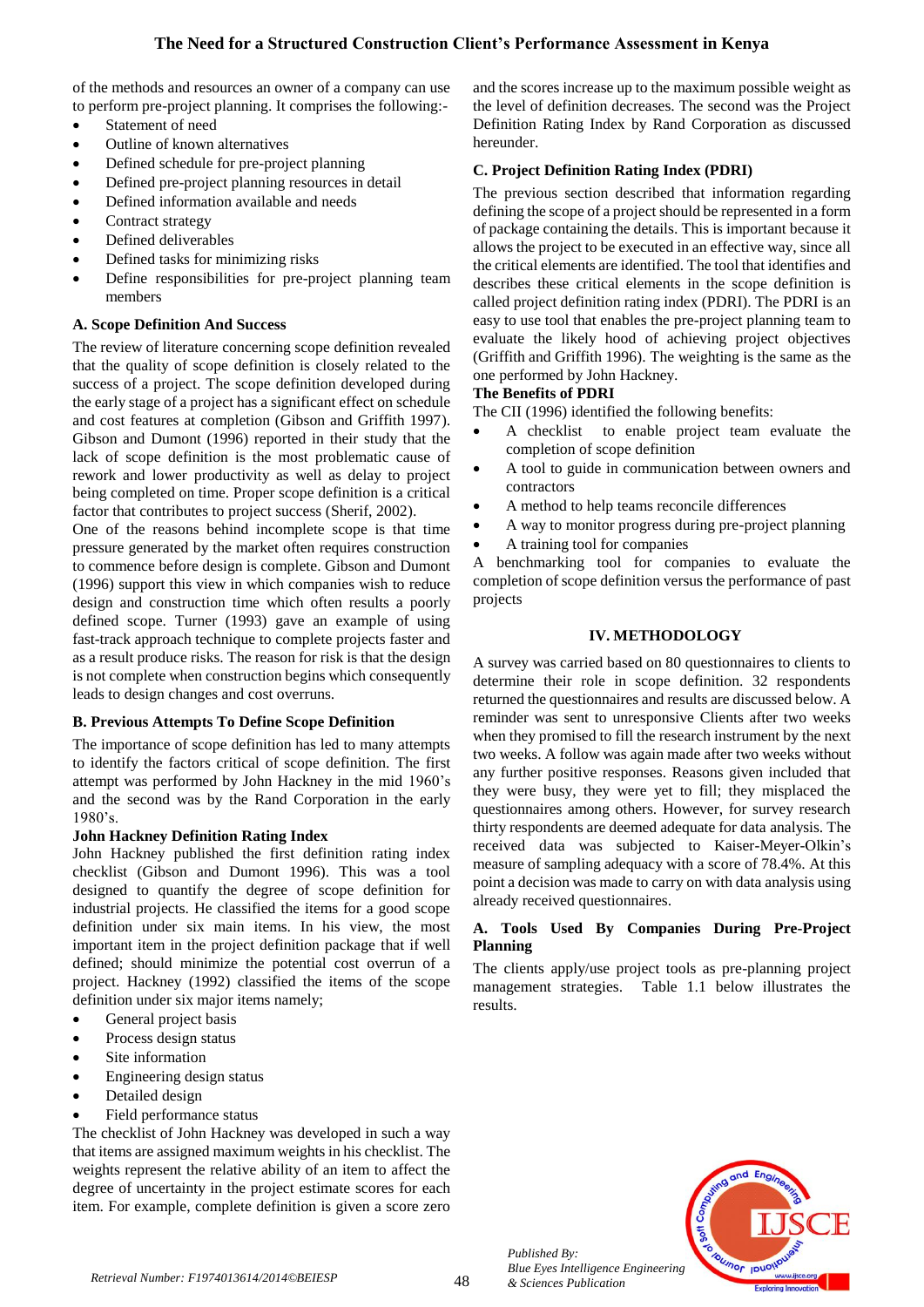|                      |              |               |       |      |            | $\bf{R}$       |
|----------------------|--------------|---------------|-------|------|------------|----------------|
|                      |              |               |       |      |            | a              |
|                      |              |               |       |      | <b>Ver</b> | n              |
|                      |              |               |       |      | y          | ki             |
|                      |              | Rar           | Some  | Oft  | ofte       | n              |
| <b>Tools Used</b>    | <b>Never</b> | elv           | times | en   | n          | g              |
| Agreement            |              | 43.8          | 12.5  |      |            | 8              |
| matrix               | 37.5%        | $\%$          | $\%$  | 0%   | 0%         |                |
| Alignment            |              |               | 37.5  |      |            | 9              |
| thermometer          | 31.3%        | 25%           | $\%$  | 0%   | 0%         |                |
|                      |              |               |       | 6.3  |            | $\overline{7}$ |
| Benchmarking         | 6.3%         | 75%           |       | $\%$ | 0%         |                |
|                      | 0%           | 18.8          | 43.8  | 31.  | 6.3        | $\overline{2}$ |
| <b>Brainstorming</b> |              | $\%$          | $\%$  | 3%   | $\%$       |                |
| learnt<br>Lesson     | 0%           |               |       |      |            | 1              |
| from previous        |              | 6.3           | 37.5  | 43.  | 12.5       |                |
| projects             |              | $\%$          | $\%$  | 8%   | $\%$       |                |
| Management           | 0%           | 18.8          | 43.8  | 18.  | 12.5       | 6              |
| by objectives        |              | $\%$          | $\%$  | 8%   | $\%$       |                |
| Project              |              |               | 0%    | 0%   | 0%         | 1              |
| definition           |              |               |       |      |            | $\theta$       |
| index<br>rating      |              |               |       |      |            |                |
| (PDRI)               | 18.8%        | 75%           |       |      |            |                |
| Scope                |              |               |       |      | 0%         | 3              |
| definition           |              |               | 31.3  | 37.  |            |                |
| checklist            |              | 25%           | $\%$  | 5%   |            |                |
| Value                |              |               |       |      | 0%         | 3              |
| engineering          |              | 12.5          | 37.5  | 37.  |            |                |
| programs             | 6.3%         | $\%$          | %     | 5%   |            |                |
| Work process         |              | 12.5          |       | 37.  | 0%         | 3              |
| flow diagram         | 0%           | $\frac{0}{0}$ | 50%   | 5%   |            |                |

**Table 1.1: Tools used by companies during pre-project planning in (%)**

Source: Own field study

The use of indicated tools during pre-project planning as part of project management strategies is dismal. Lessons learnt from previous projects at 66.3% is the only reasonably considered factor. The rest like project definition index is rarely or never used at 93.8%. Other factors not usually used are agreement matrix, alignment thermometer and benchmarking. Scope definition checklist, value engineering and brainstorming are inadequately used at 37.5%. Ideally, clients play a significant role in construction projects and clear scope definition is useful. The role of clients in construction projects can be rated at 18% overall for successful projects execution otherwise if they do not cooperate with consultants, it is very rare for project performance to achieve above 70% on overall performance success. The perfection of these tools usage will go a long way in ensuring efficiency in the construction industry with closer coordination, monitoring and evaluation of the performance of construction projects.

## **V. PRE-PROJECT MANAGEMENT PERFORMANCE INDICATORS**

## **A. Early project management requirement indications**

A survey to establish the occurrence of early project management requirements problems attributed to clients was carried out. It was established that clients authorized project execution before completing pre-project planning, allocated insufficient time for conducting pre-project planning and experienced poorly established priorities between project objectives \*all at 81.3%. Other factors which occurred as part of early project management problems include; lack of leadership at 75.1% and poor communication between team members at 50%; which can be considered neither a serious problem nor not a problem as such. The rest of the indicators were not significant problems as per table 1.2 below with lack of experience with new technology and unclear definition of team members' roles at 18.8% indicating that the two factors are insignificant problems. The indication is that in Kenya new technology is embraced readily and team members' roles are clearly identified.

**Table 1.2: Occurrences of pre-planning performance problems in (%)**

|                    |                  |     |     |                   |                         | Ofte              | $\bf{R}$       |
|--------------------|------------------|-----|-----|-------------------|-------------------------|-------------------|----------------|
|                    |                  |     |     |                   | V                       | n                 | an             |
|                    |                  |     |     |                   | e                       | and               | ki             |
|                    |                  |     |     |                   | r                       | very              | ng             |
|                    |                  |     | So  |                   | y                       | often             |                |
|                    | N                | Ra  | me  | 0                 | of                      | com               |                |
| Performance        | ev               | rel | tim | ft                | te                      | bine              |                |
| <b>Indicators</b>  | er               | y   | es  | en                | $\mathbf n$             | d                 |                |
| Authorization of   |                  |     |     |                   |                         | 81.3              | 1              |
| Project            |                  |     |     |                   | 6                       |                   |                |
| execution          | $\overline{0}$   | 12. |     | 18                | 2.                      |                   |                |
| before designs     | $\%$             | 5   | 6.3 | $\boldsymbol{.8}$ | 5                       |                   |                |
| Insufficient       |                  |     |     |                   |                         | 81.3              | 1              |
| budget<br>for      |                  |     |     |                   | 3                       |                   |                |
| pre-project        | 0                | 12. |     | 43                | 7.                      |                   |                |
| planning           | $\frac{0}{0}$    | 5   | 6.3 | .8                | 5                       |                   |                |
| Insufficient time  |                  |     |     |                   |                         | 37.5              | 8              |
| for<br>conducting  |                  |     |     |                   |                         |                   |                |
| pre-project        | 6.               |     |     | 12                | $\overline{\mathbf{c}}$ |                   |                |
| planning           | 3                | 6.3 | 50  | .5                | 5                       |                   |                |
| Lack of a clear    |                  |     |     |                   |                         | 43.8              | 7              |
| process<br>for     |                  |     |     |                   |                         |                   |                |
| pre-project        | 6.               |     |     | 18                | $rac{2}{5}$             |                   |                |
| planning           | 3                | 25  | 25  | .8                |                         |                   |                |
| of<br>Lack         |                  |     |     |                   | $\mathbf{1}$            | 18.8              | 9              |
| experience with    | 6.               | 12. | 62. | 6.                | $\overline{c}$          |                   |                |
| new technology     | 3                | 5   | 5   | 3                 | 5                       |                   |                |
|                    |                  |     |     |                   | $\overline{3}$          | 75.1              | $\overline{4}$ |
| Lack<br>of         | 6.               | 12. |     | 43                | 1.                      |                   |                |
| leadership         | 3                | 5   | 6.3 | $\boldsymbol{.8}$ | 3                       |                   |                |
| Lack<br>of<br>team | 12               | 31. |     | 43                | 6.                      | $\overline{50.1}$ | 5              |
| skills             | .5               | 3   | 6.3 | $.8\,$            | 3                       |                   |                |
| Poor               |                  |     |     |                   |                         | 50                | 6              |
| communication      |                  |     |     |                   | 1                       |                   |                |
| between<br>team    | $\overline{0}$   | 12. | 37. | 37                | 2.                      |                   |                |
| members            | $\%$             | 5   | 5   | .5                | 5                       |                   |                |
| Poorly             |                  |     |     |                   |                         | 81.3              | $\mathbf{1}$   |
| established        |                  |     |     |                   |                         |                   |                |
| priorities         |                  |     |     |                   | 3                       |                   |                |
| between project    | $\boldsymbol{0}$ | 18. |     |                   | 1.                      |                   |                |
| objectives         | $\frac{0}{0}$    | 8   |     | 50                | $\overline{3}$          |                   |                |
| Unclear            |                  |     |     |                   |                         | 18.8              | 9              |
| definition<br>of   |                  |     |     |                   |                         |                   |                |
| members'<br>team   | 0                | 43. | 37. | 12                | 6.                      |                   |                |
| roles              | $\%$             | 8   | 5   | .5                | $\overline{3}$          |                   |                |

**Source: Own field survey**

# **VI. USE OF PROJECT MANAGEMENT TOOLS IN SCOPE DEFINITION**

Respondents were asked to rate how often they employed various project management tools while defining scope.



*Published By: Blue Eyes Intelligence Engineering & Sciences Publication*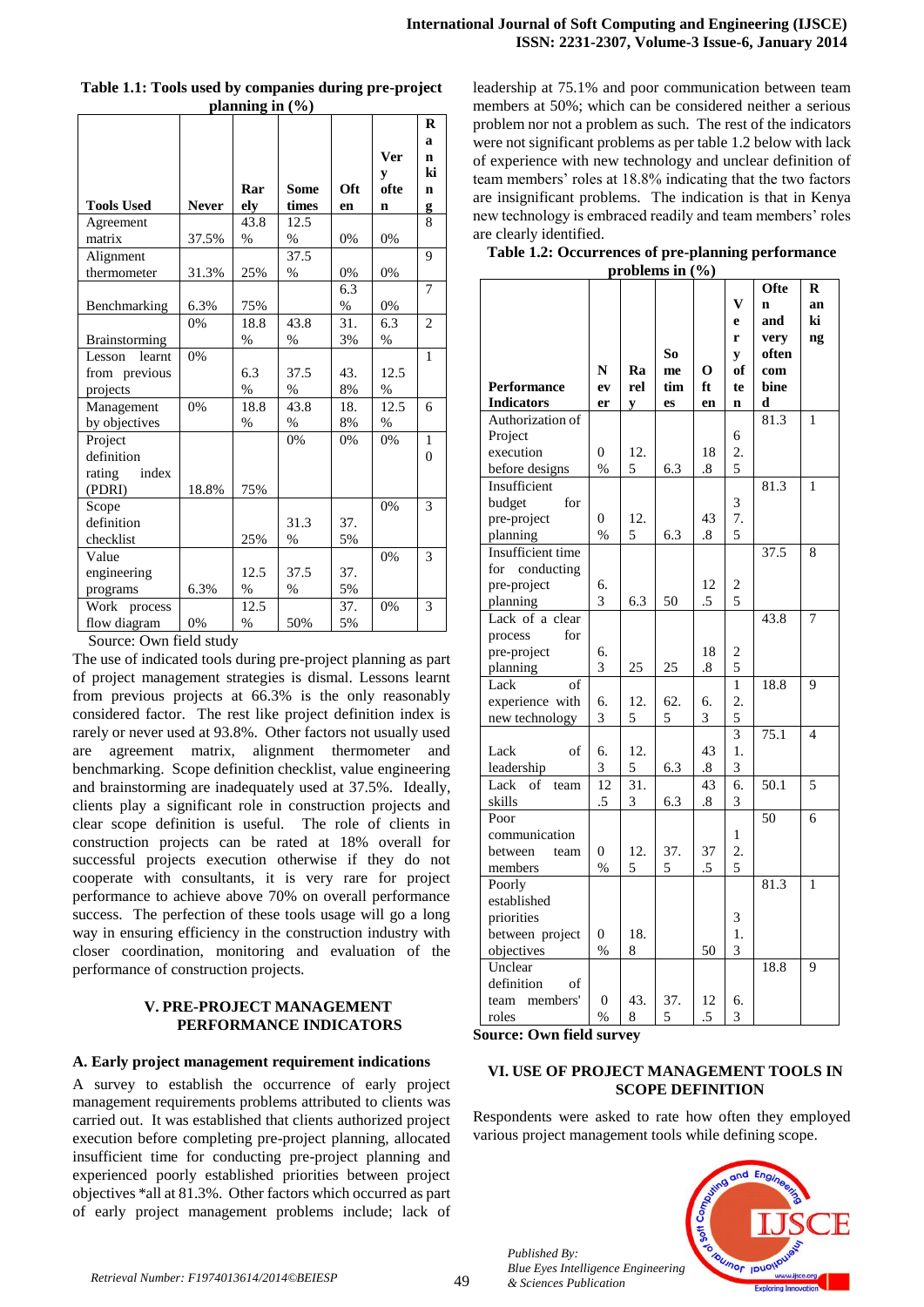# **The Need for a Structured Construction Client's Performance Assessment in Kenya**

Prepare conceptual estimates, define deliverables, document project scope and preliminary design are the mostly used tools. On the other hand use of partnership approach to spread risk, use of tools for evaluating completeness of scope before start of detailed design is rarely used. More details are on figure 1.1 below. Since some of the tools are strongly used and others rarely used it cannot be concluded that the construction industry in Kenya is superior or inferior to the other developing countries. However developed countries have perfected these tools and they use all of them but mutually exclusively.

Respondents were asked to rate how often they employ various factors while defining the scope. It was noted that 93.8% of the respondents rarely use partnership approach to spread risk as a tool to scope definition, while 100% confirmed conceptual estimates forms a crucial tool when producing a scope definition.



## **Figure 1.1: Factors employed while defining scope production**

From the research survey; there is need for more sensitization to construction clients on scope definition and management because scope does affect quality, time and cost. Through active participation of clients in the construction process; there will be better efficiency and effective execution of construction projects.

#### **VII. MODELING FOR CLIENTS PERFORMANCE IN PROJECT MANAGEMENT**

#### **i. Identify the category of the indicators**

The measurement method used will depend on whether the indicator is a *monetary, quantitative* or *qualitative* measure.

a**. Monetary (M):** These are (indicators against which monetary values can be attached. These include such measurements as related to direct cost and cost related measures.

**b. Quantitative (Qty)**: These are indicators against which monetary values are not applicable, but results or impacts can be quantified for example indicators related to time, work done and productivity.

**c. Qualitative (Qly):** These are indicators against which

neither monetary values nor quantitative values can be attached. These indicators are measured on a scale (ordinal) for instance a Likert scale of assessing the efficiency or effectiveness of the management team.

#### **ii. Measuring**

- a. Measure the actual value.
- b. Compare the actual value with the planned or expected value.
- c. Determine the difference between actual and planned/expected value.

Whenever, a listed indicator in the set for a criterion is found to be not applicable or irrelevant its measured value is automatically zero. In such a situation, the weighting for the remaining indicators for the given criterion are re-estimated to balance the equation hereunder:

$$
\sum_{i=1}^{n} wi = 1 or 100\%
$$

Clients were asked to rate a set of indicators depicting the performance of clients based on obligations. The following were the mean ratings:-

| <b>FACTOR</b>                                          | <b>MEAN</b><br><b>RATING</b> | <b>CUMULATIVE</b><br><b>SCORE</b> |
|--------------------------------------------------------|------------------------------|-----------------------------------|
| Project Financing.                                     | 50 %                         | 50 %                              |
| Project Scope.                                         | 30 %                         | 80%                               |
| Client's Project<br>Co-ordination<br>with Consultants. | 10%                          | 90 %                              |
| Prompt and/or<br>contractual<br>honoring<br>payments.  | 10%                          | 100%                              |
| Any other.                                             | NIL                          | 100 %                             |

**Table 1.3 Rating on client's obligations**

Source:- Own Field study.

Even if there was no rating of any other; for developing countries, the political climate; construction culture and Government policies can affect the Client's performance.

However, should the obtaining situation change it will affect the construction industry uniformly. For this study we have held the factor as a constant equivalent to (e).

PMMc = 0.5PF + 0.3PS + 0.10PC

+0.1.Pp+e………………………………………1.1

Where PMMc is the clients overall performance measurement PF is the client's project financial arrangements and preparedness.

PS is the role of the client in clear scope definition and in scope change management process;